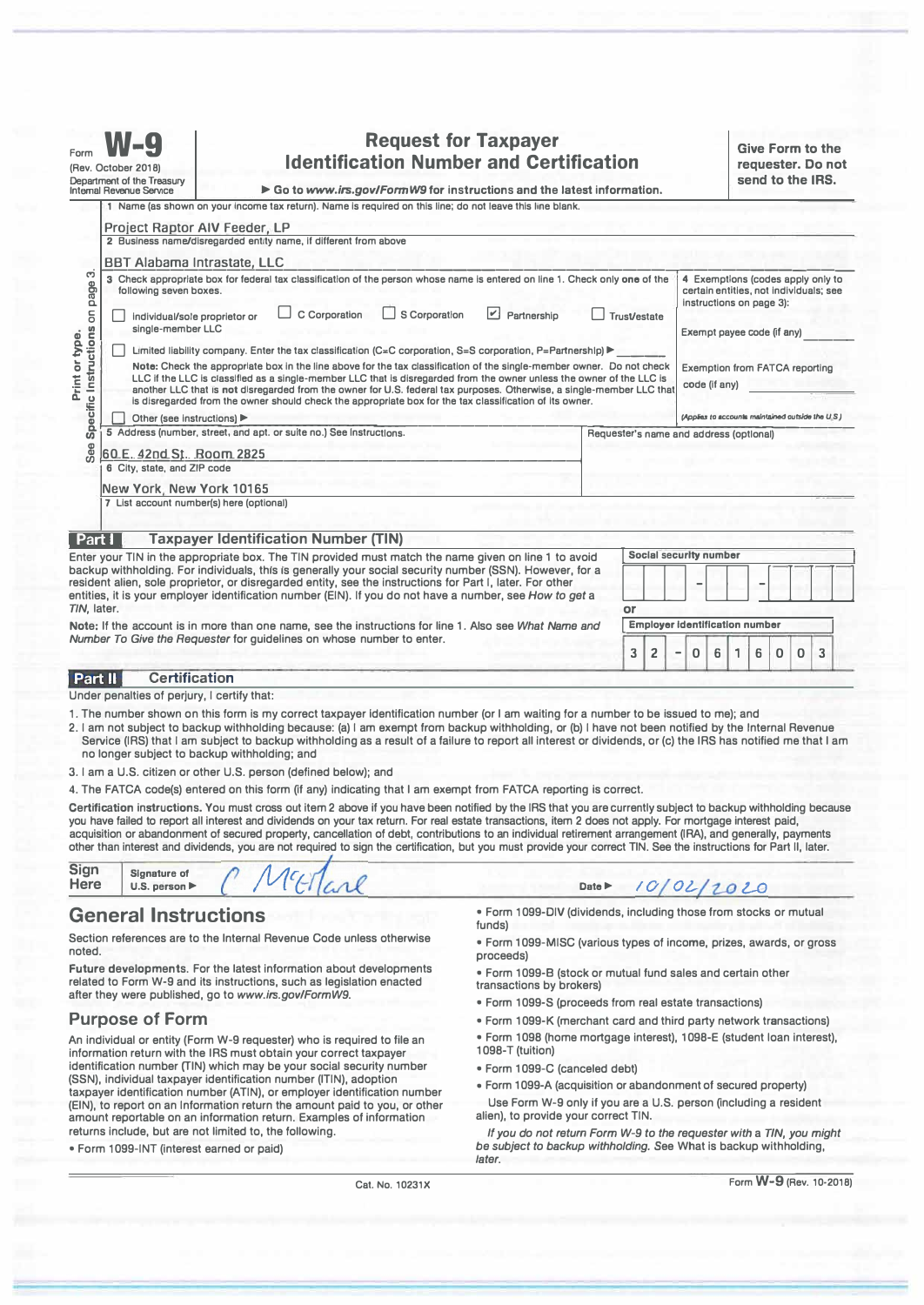By signing the filled-out form, you:

1. Certify that the TIN you are giving is correct (or you are waiting for a number to be issued).

2. Certify that you are not subject to backup withholding, or

3. Claim exemption from backup withholding if you are a U.S. exempt payee. If applicable, you are also certifying that as a U.S. person, your allocable share of any partnership income from a U.S. trade or business is not subject to the withholding tax on foreign partners' share of effectively connected income, and

4. Certify that FATCA code(s) entered on this form (if any) indicating that you are exempt from the FATCA reporting, is correct. See What is FATCA reporting. later, for further information.

Note: If you are a U.S. person and a requester gives you a form other than Form W-9 to request your TIN, you must use the requester's form if it is substantially similar to this Form W-9.

Definition of a U.S. person. For federal tax purposes, you are considered a U.S. person if you are:

. An individual who is a U.S. citizen or U.S. resident alient

• A partnership, corporation, company, or association created or organized in the United States;

. An estate (other than a foreign estate): or

• A domestic trust (as defined in Regulations section 301.7701-7).

Special rules for partnerships, Partnerships that conduct a trade or business in the United States are generally required to pay a withholding tax under section 1446 on any foreign partners' share of effectively connected taxable income from such business. Further, in certain cases where a Form W-9 has not been received, the rules under section 1446 require a partnership to presume that a partner is a foreign person, and pay the section 1446 withholding tax. Therefore, if you are a U.S. person that is a partner in a partnership conducting a trade or business in the United States, provide Form W-9 to the partnership to establish your U.S. status and avoid section 1446 withholding on your share of partnership income.

In the cases below, the following person must give Form W-9 to the partnership for purposes of establishing its U.S. status and avoiding withholding on its allocable share of net income from the partnership conducting a trade or business in the United States.

. In the case of a disregarded entity with a U.S. owner, the U.S. owner of the disregarded entity and not the entity;

. In the case of a grantor trust with a U.S. grantor or other U.S. owner, generally, the U.S. grantor or other U.S. owner of the grantor trust and not the trust; and

. In the case of a U.S. trust (other than a grantor trust), the U.S. trust (other than a grantor trust) and not the beneficiaries of the trust

Foreign person. If you are a foreign person or the U.S. branch of a foreign bank that has elected to be treated as a U.S. person, do not use Form W-9. Instead, use the appropriate Form W-8 or Form 8233 (see Pub. 515, Withholding of Tax on Nonresident Aliens and Foreign **Entities)** 

Nonresident alien who becomes a resident alien. Generally, only a nonresident alien individual may use the terms of a tax treaty to reduce or eliminate U.S. tax on certain types of income. However, most tax treaties contain a provision known as a "saving clause." Exceptions specified in the saving clause may permit an exemption from tax to continue for certain types of income even after the payee has otherwise become a U.S. resident alien for tax purposes

If you are a U.S. resident alien who is relying on an exception contained in the saving clause of a tax treaty to claim an exemption<br>from U.S. tax on certain types of income, you must attach a statement<br>to Form W-9 that specifies the following five items.

. The treaty country. Generally, this must be the same treaty under which you claimed exemption from tax as a nonresident alien.

2. The treaty article addressing the income.

3. The article number (or location) in the tax treaty that contains the saving clause and its exceptions.

4. The type and amount of income that qualifies for the exemption from tax

5. Sufficient facts to justify the exemption from tax under the terms of the treaty article.

Example. Article 20 of the U.S.-China income tax treaty allows an exemption from tax for scholarship income received by a Chinese student temporarily present in the United States. Under U.S. law. this student will become a resident alien for tax purposes if his or her stay in the United States exceeds 5 calendar years. However, paragraph 2 of the first Protocol to the U.S.-China treaty (dated April 30, 1984) allows the provisions of Article 20 to continue to apply even after the Chinese student becomes a resident alien of the United States. A Chinese student who qualifies for this exception (under paragraph 2 of the first protocol) and is relying on this exception to claim an exemption from tax on his or her scholarship or fellowship income would attach to Form W-9 a statement that includes the information described above to support that exemption.

If you are a nonresident allen or a foreign entity, give the requester the appropriate completed Form W-8 or Form 8233.

## **Backup Withholding**

What is backup withholding? Persons making certain payments to you must under certain conditions withhold and pay to the IRS 24% of such<br>payments. This is called "backup withholding." Payments that may be subject to backup withholding include interest, tax-exempt interest, dividends, broker and barter exchange transactions, rents, royalties, nonemployee pay, payments made in settlement of payment card and third party network transactions, and certain payments from fishing boat operators. Real estate transactions are not subject to backup withholding

You will not be subject to backup withholding on payments you receive if you give the requester your correct TIN. make the proper certifications, and report all your taxable interest and dividends on your tax return

Payments you receive will be subject to backup withholding if:

1. You do not furnish your TIN to the requester.

2. You do not certify your TIN when required (see the instructions for Part II for details).

3. The IRS tells the requester that you furnished an incorrect TIN,

4. The IRS tells you that you are subject to backup withholding because you did not report all your interest and dividends on your tax return (for reportable interest and dividends only), or

5. You do not certify to the requester that you are not subject to backup withholding under 4 above (for reportable interest and dividend accounts opened after 1983 only).

Certain payees and payments are exempt from backup withholding. See Exempt payee code, later, and the separate Instructions for the Requester of Form W-9 for more information.

Also see Special rules for partnerships, earlier.

## **What is FATCA Reporting?**

The Foreign Account Tax Compliance Act (FATCA) requires a participating foreign financial institution to report all United States<br>account holders that are specified United States persons. Certain payees are exempt from FATCA reporting. See Exemption from FATCA reporting code, later, and the Instructions for the Requester of Form W-9 for more information.

## **Updating Your Information**

You must provide updated information to any person to whom you claimed to be an exempt payee if you are no longer an exempt payee and anticipate receiving reportable payments in the future from this person. For example, you may need to provide updated information if you are a C corporation that elects to be an S corporation, or if you no longer are tax exempt. In addition, you must furnish a new Form W-9 if the name or TIN changes for the account; for example, if the grantor of a grantor trust dies.

### **Penalties**

Failure to furnish TIN. If you fail to furnish your correct TIN to a requester, you are subject to a penalty of \$50 for each such failure unless your failure is due to reasonable cause and not to willful neglect.

Civil penalty for false information with respect to withholding. If you make a false statement with no reasonable basis that results in no backup withholding, you are subject to a \$500 penalty.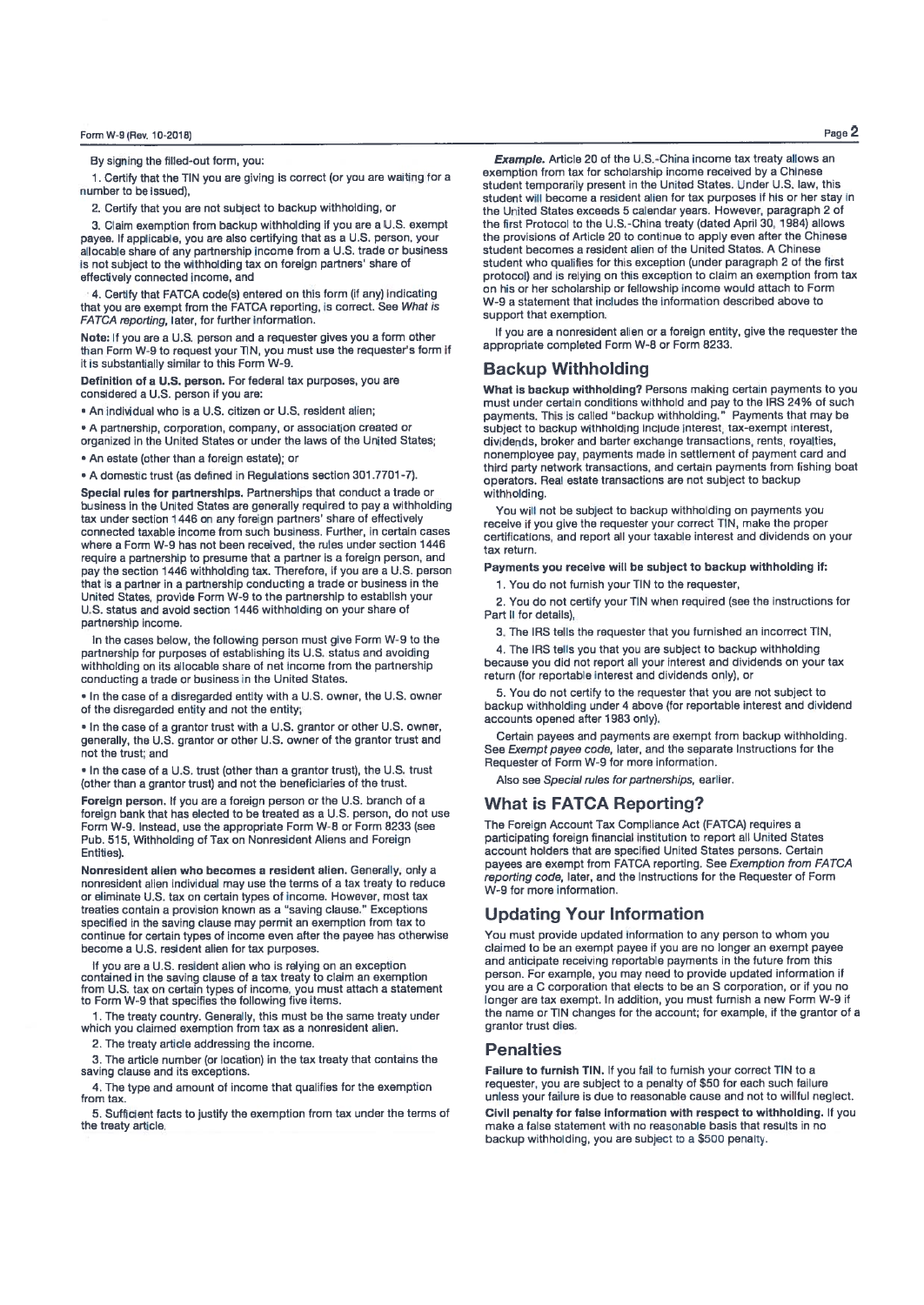#### Form W-9 (Rev. 10-2018)

Criminal penalty for falsifying information. Willfully falsifying certifications or affirmations may subject you to criminal penalties including fines and/or imprisonment.

Misuse of TINs. If the requester discloses or uses TINs in violation of federal law, the requester may be subject to civil and criminal penalties.

# **Specific Instructions**

### Line 1

You must enter one of the following on this line; do not leave this line blank. The name should match the name on your tax return.

If this Form W-9 is for a joint account (other than an account maintained by a foreign financial institution (FFI)), list first, and then circle, the name of the person or entity whose number you entered in Part I of Form W-9. If you are providing Form W-9 to an FFI to document a joint account, each holder of the account that is a U.S. person must provide a Form W-9.

a. Individual. Generally, enter the name shown on your tax return. If you have changed your last name without informing the Social Security Administration (SSA) of the name change, enter your first name, the last name as shown on your social security card, and your new last name.

Note: ITIN applicant: Enter your individual name as it was entered on your Form W-7 application, line 1a. This should also be the same as the name you entered on the Form 1040/1040A/1040EZ you filed with your application

b. Sole proprietor or single-member LLC. Enter your individual name as shown on your 1040/1040A/1040EZ on line 1. You may enter your business, trade, or "doing business as" (DBA) name on line 2.

c. Partnership, LLC that is not a single-member LLC, C corporation, or S corporation. Enter the entity's name as shown on the entity's tax return on line 1 and any business, trade, or DBA name on line 2

d. Other entities. Enter your name as shown on required U.S. federal tax documents on line 1. This name should match the name shown on the charter or other legal document creating the entity. You may enter any business, trade, or DBA name on line 2.

e. Disregarded entity. For U.S. federal tax purposes, an entity that is disregarded as an entity separate from its owner is treated as a<br>"disregarded entity." See Regulations section 301.7701-2(c)(2)(iii). Enter the owner's name on line 1. The name of the entity entered on line 1 should never be a disregarded entity. The name on line 1 should be the name shown on the income tax return on which the income should be reported. For example, if a foreign LLC that is treated as a disregarded entity for U.S. federal tax purposes has a single owner that is a U.S. person, the U.S. owner's name is required to be provided on line 1. If the direct owner of the entity is also a disregarded entity, enter the first owner that is not disregarded for federal tax purposes. Enter the disregarded entity's name on line 2, "Business name/disregarded entity name." If the owner of the disregarded entity is a foreign person, the owner must complete an appropriate Form W-8 instead of a Form W-9. This is the case even if the foreign person has a U.S. TIN.

#### Line 2

If you have a business name, trade name, DBA name, or disregarded entity name, you may enter it on line 2.

#### Line 3

Check the appropriate box on line 3 for the U.S. federal tax classification of the person whose name is entered on line 1. Check only one hox on line 3.

| IF the entity/person on line 1 is<br>$a(n) \ldots$                                                                                                                                                                                                                                                                  | THEN check the box for                                                                                                                   |  |  |  |
|---------------------------------------------------------------------------------------------------------------------------------------------------------------------------------------------------------------------------------------------------------------------------------------------------------------------|------------------------------------------------------------------------------------------------------------------------------------------|--|--|--|
| • Corporation                                                                                                                                                                                                                                                                                                       | Corporation                                                                                                                              |  |  |  |
| • Individual<br>• Sole proprietorship, or<br>• Single-member limited liability<br>company (LLC) owned by an<br>individual and disregarded for U.S.<br>federal tax purposes.                                                                                                                                         | Individual/sole proprietor or single-<br>member LLC                                                                                      |  |  |  |
| • LLC treated as a partnership for<br>U.S. federal tax purposes,<br>• LLC that has filed Form 8832 or<br>2553 to be taxed as a corporation,<br>or<br>• LLC that is disregarded as an<br>entity separate from its owner but<br>the owner is another LLC that is<br>not disregarded for U.S. federal tax<br>purposes. | Limited liability company and enter<br>the appropriate tax classification.<br>(P= Partnership; C= C corporation;<br>or S= S corporation) |  |  |  |
| • Partnership                                                                                                                                                                                                                                                                                                       | Partnership                                                                                                                              |  |  |  |
| • Trust/estate                                                                                                                                                                                                                                                                                                      | Trust/estate                                                                                                                             |  |  |  |

### **Line 4, Exemptions**

If you are exempt from backup withholding and/or FATCA reporting, enter in the appropriate space on line 4 any code(s) that may apply to you.

#### Exempt payee code.

· Generally, individuals (including sole proprietors) are not exempt from backup withholding.

· Except as provided below, corporations are exempt from backup withholding for certain payments, including interest and dividends.

• Corporations are not exempt from backup withholding for payments made in settlement of payment card or third party network transactions.

• Corporations are not exempt from backup withholding with respect to attorneys' fees or gross proceeds paid to attorneys, and corporations that provide medical or health care services are not exempt with respect to payments reportable on Form 1099-MISC.

The following codes identify payees that are exempt from backup withholding. Enter the appropriate code in the space in line 4.

1-An organization exempt from tax under section 501(a), any IRA, or a custodial account under section 403(b)(7) if the account satisfies the requirements of section 401(f)(2)

2-The United States or any of its agencies or instrumentalities

3-A state, the District of Columbia, a U.S. commonwealth or possession, or any of their political subdivisions or instrumentalities

4-A foreign government or any of its political subdivisions, agencies, or instrumentalities

#### 5-A corporation

6-A dealer in securities or commodities required to register in the United States, the District of Columbia, or a U.S. commonwealth or possession

7-A futures commission merchant registered with the Commodity **Futures Trading Commission** 

8-A real estate investment trust

9-An entity registered at all times during the tax year under the Investment Company Act of 1940

10-A common trust fund operated by a bank under section 584(a)

11-A financial institution

12-A middleman known in the investment community as a nominee or custodian

13-A trust exempt from tax under section 664 or described in section 4947

Page 3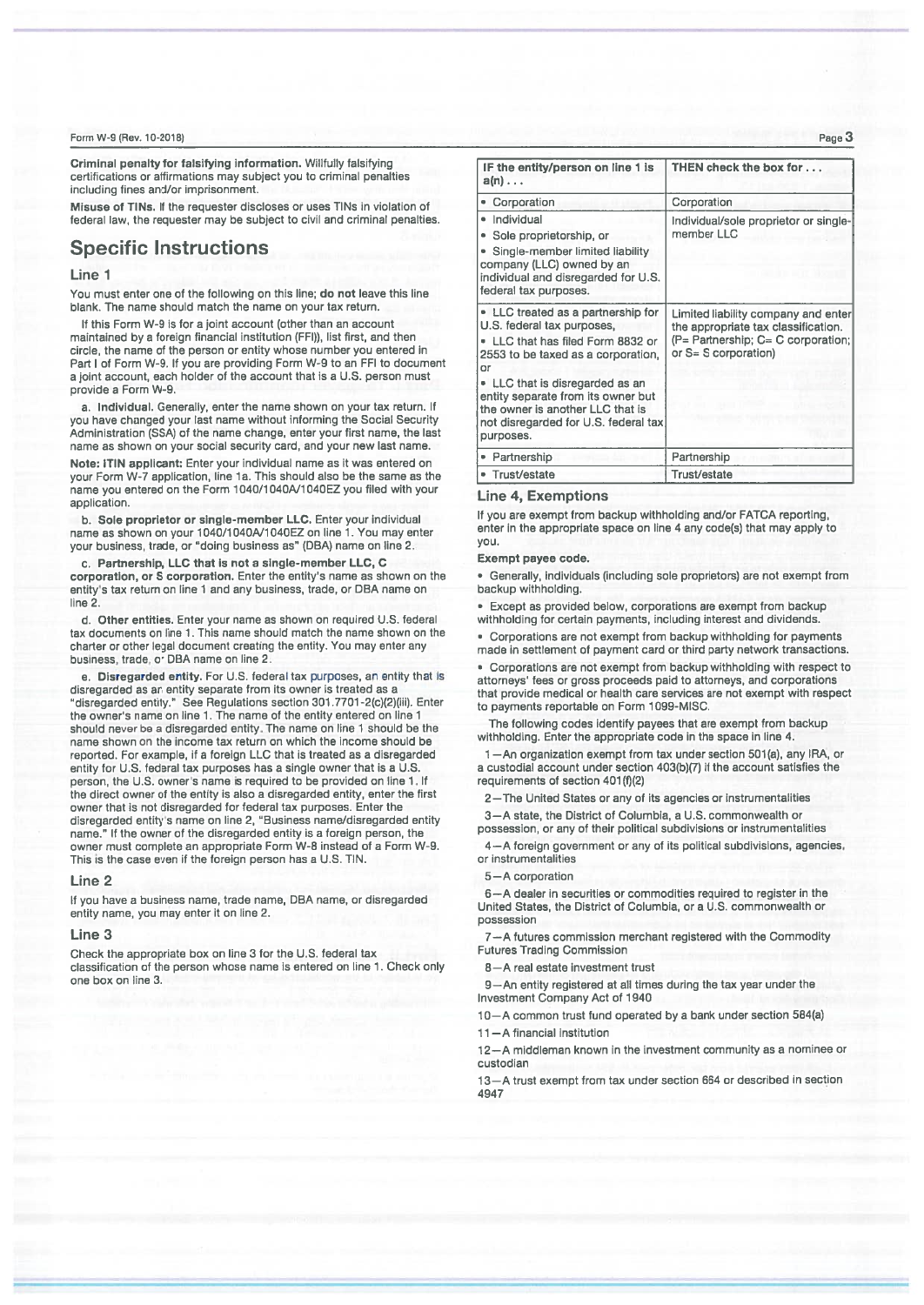### Form W-9 (Rev. 10-2018)

The following chart shows types of payments that may be exempt from backup withholding. The chart applies to the exempt payees listed ahove 1 through 13.

| IF the payment is for $\dots$                                                         | THEN the payment is exempt<br>for                                                                                                                                                                                               |  |  |  |  |
|---------------------------------------------------------------------------------------|---------------------------------------------------------------------------------------------------------------------------------------------------------------------------------------------------------------------------------|--|--|--|--|
| Interest and dividend payments                                                        | All exempt payees except<br>for 7                                                                                                                                                                                               |  |  |  |  |
| <b>Broker transactions</b>                                                            | Exempt payees 1 through 4 and 6<br>through 11 and all C corporations.<br>S corporations must not enter an<br>exempt payee code because they<br>are exempt only for sales of<br>noncovered securities acquired<br>prior to 2012. |  |  |  |  |
| Barter exchange transactions and<br>patronage dividends                               | Exempt payees 1 through 4                                                                                                                                                                                                       |  |  |  |  |
| Payments over \$600 required to be<br>reported and direct sales over<br>\$5,000       | Generally, exempt payees<br>1 through $5^2$                                                                                                                                                                                     |  |  |  |  |
| Payments made in settlement of<br>payment card or third party network<br>transactions | Exempt payees 1 through 4                                                                                                                                                                                                       |  |  |  |  |

<sup>1</sup> See Form 1099-MISC, Miscellaneous Income, and its instructions.

<sup>2</sup> However, the following payments made to a corporation and<br>reportable on Form 1099-MISC are not exempt from backup withholding: medical and health care payments, attorneys' fees, gross proceeds paid to an attorney reportable under section 6045(f), and payments for services paid by a federal executive agency.

Exemption from FATCA reporting code. The following codes identify payees that are exempt from reporting under FATCA. These codes apply to persons submitting this form for accounts maintained outside of the United States by certain foreign financial institutions. Therefore, if you are only submitting this form for an account you hold in the United States, you may leave this field blank. Consult with the person requesting this form if you are uncertain if the financial institution is subject to these requirements. A requester may indicate that a code is not required by providing you with a Form W-9 with "Not Applicable" (or any similar indication) written or printed on the line for a FATCA exemption code.

A-An organization exempt from tax under section 501(a) or any individual retirement plan as defined in section 7701(a)(37)

B-The United States or any of its agencies or instrumentalities

C-A state, the District of Columbia, a U.S. commonwealth or possession, or any of their political subdivisions or instrumentalities

D-A corporation the stock of which is regularly traded on one or more established securities markets, as described in Regulations section 1.1472-1(c)(1)(i)

E-A corporation that is a member of the same expanded affiliated group as a corporation described in Regulations section 1.1472-1(c)(1)(i)

F-A dealer in securities, commodities, or derivative financial instruments (including notional principal contracts, futures, forwards, and options) that is registered as such under the laws of the United States or any state

G-A real estate investment trust

H-A regulated investment company as defined in section 851 or an entity registered at all times during the tax year under the Investment Company Act of 1940

I-A common trust fund as defined in section 584(a)

J-A bank as defined in section 581

 $K - A$  broke

L-A trust exempt from tax under section 664 or described in section 4947(a)(1)

M-A tax exempt trust under a section 403(b) plan or section 457(g) nlan

Note: You may wish to consult with the financial institution requesting this form to determine whether the FATCA code and/or exempt payee code should be completed.

### $line 5$

Enter your address (number, street, and apartment or suite number). This is where the requester of this Form W-9 will mail your information returns. If this address differs from the one the requester already has on file, write NEW at the top. If a new address is provided, there is still a chance the old address will be used until the payor changes your address in their records

#### Line 6

Enter your city, state, and ZIP code.

## Part I. Taxpayer Identification Number (TIN)

Enter your TIN in the appropriate box. If you are a resident alien and vou do not have and are not eligible to get an SSN, your TIN is your IRS individual taxpayer identification number (ITIN). Enter it in the social security number box. If you do not have an ITIN, see How to get a TIN helow

If you are a sole proprietor and you have an EIN, you may enter either your SSN or EIN

If you are a single-member LLC that is disregarded as an entity separate from its owner, enter the owner's SSN (or EIN, if the owner has one). Do not enter the disregarded entity's EIN. If the LLC is classified as a corporation or partnership, enter the entity's EIN.

Note: See What Name and Number To Give the Requester, later, for further clarification of name and TIN combinations.

How to get a TIN. If you do not have a TIN, apply for one immediately. To apply for an SSN, get Form SS-5, Application for a Social Security Card, from your local SSA office or get this form online at www.SSA.gov. You may also get this form by calling 1-800-772-1213. Use Form W-7, Application for IRS Individual Taxpayer Identification Number, to apply for an ITIN, or Form SS-4, Application for Employer Identification Number, to apply for an EIN. You can apply for an EIN online by accessing the IRS website at www.irs.gov/Businesses and clicking on Employer Identification Number (EIN) under Starting a Business. Go to www.irs.gov/Forms to view, download, or print Form W-7 and/or Form SS-4. Or, you can go to www.irs.gov/OrderForms to place an order and have Form W-7 and/or SS-4 mailed to you within 10 business days.

If you are asked to complete Form W-9 but do not have a TIN, apply for a TIN and write "Applied For" in the space for the TIN, sign and date the form, and give it to the requester. For interest and dividend payments, and certain payments made with respect to readily tradable instruments, generally you will have 60 days to get a TIN and give it to the requester before you are subject to backup withholding on payments. The 60-day rule does not apply to other types of payments. You will be subject to backup withholding on all such payments until you provide your TIN to the requester.

Note: Entering "Applied For" means that you have already applied for a TIN or that you intend to apply for one soon.

Caution: A disregarded U.S. entity that has a foreign owner must use the appropriate Form W-8.

## **Part II. Certification**

To establish to the withholding agent that you are a U.S. person, or resident alien, sign Form W-9. You may be requested to sign by the withholding agent even if item 1, 4, or 5 below indicates otherwise.

For a joint account, only the person whose TIN is shown in Part I should sign (when regulred). In the case of a disregarded entity, the person identified on line 1 must sign. Exempt payees, see Exempt payee code, earlier.

Signature requirements. Complete the certification as indicated in items 1 through 5 below.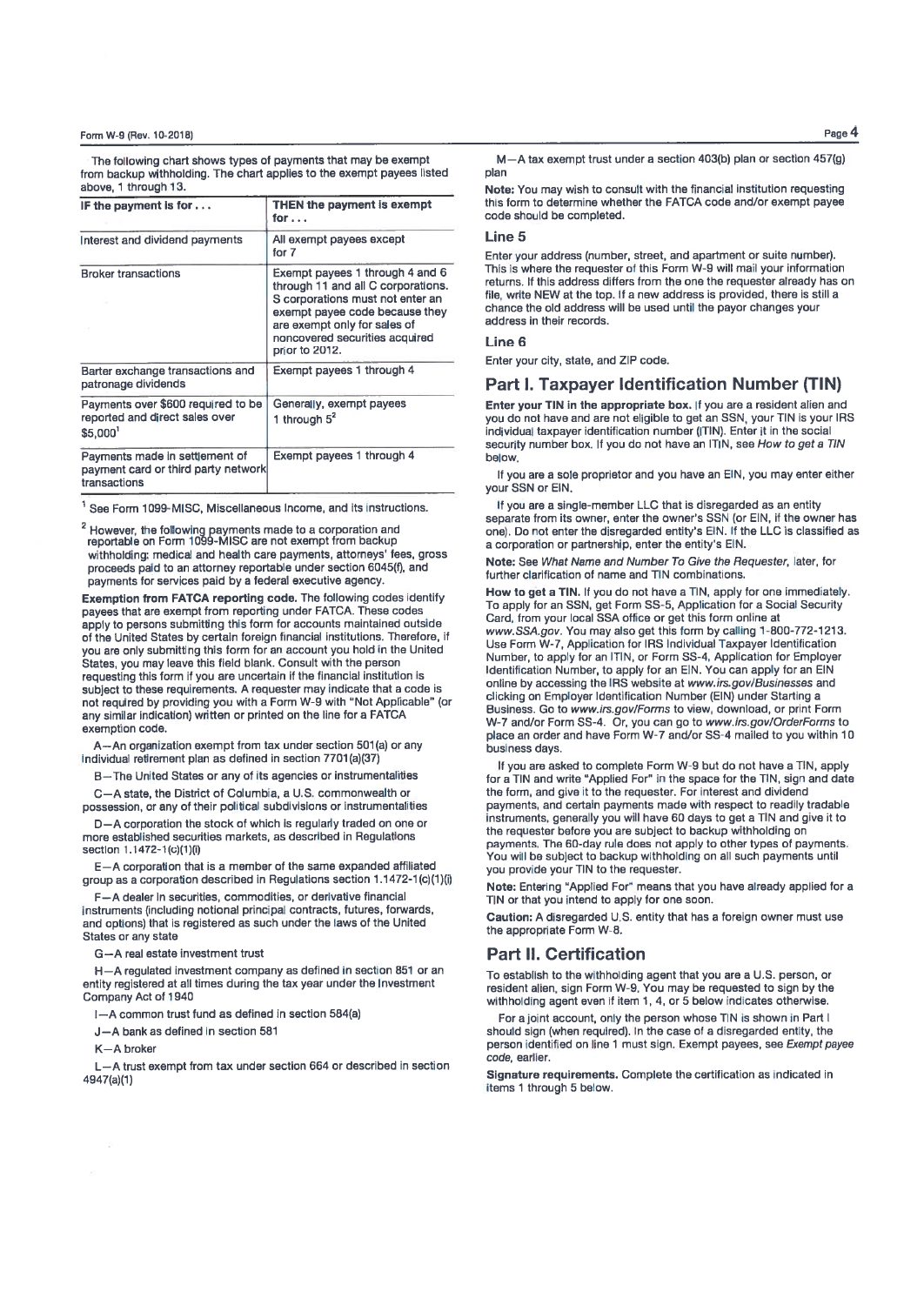### Form W-9 (Rev. 10-2018)

1. Interest, dividend, and barter exchange accounts opened before 1984 and broker accounts considered active during 1983. You must give your correct TIN, but you do not have to sign the certification.

2. Interest, dividend, broker, and barter exchange accounts opened after 1983 and broker accounts considered inactive during 1983. You must sign the certification or backup withholding will apply. If you are subject to backup withholding and you are merely providing your correct TIN to the requester, you must cross out item 2 in the certification before signing the form.

3. Real estate transactions. You must sign the certification. You may cross out item 2 of the certification.

4. Other payments. You must give your correct TIN, but you do not have to sign the certification unless you have been notified that you<br>have previously given an incorrect TIN. "Other payments" include payments made in the course of the requester's trade or business for rents, royalties, goods (other than bills for merchandise), medical and health care services (including payments to corporations), payments to a nonemployee for services, payments made in settlement of payment card and third party network transactions, payments to certain fishing boat crew members and fishermen, and gross proceeds paid to attorneys (including payments to corporations).

5. Mortgage interest paid by you, acquisition or abandonment of secured property, cancellation of debt, qualified tuition program payments (under section 529), ABLE accounts (under section 529A), IRA, Coverdell ESA, Archer MSA or HSA contributions or distributions, and pension distributions. You must give your correct TIN, but you do not have to sign the certification

# What Name and Number To Give the Requester

| For this type of account:                                                                                               | Give name and SSN of:                                                                            |
|-------------------------------------------------------------------------------------------------------------------------|--------------------------------------------------------------------------------------------------|
| 1. Individual                                                                                                           | The individual                                                                                   |
| 2. Two or more individuals (joint<br>account) other than an account<br>maintained by an FFI                             | The actual owner of the account or, if<br>combined funds, the first individual on<br>the account |
| 3. Two or more U.S. persons<br>(joint account maintained by an FFI)                                                     | Each holder of the account                                                                       |
| 4. Custodial account of a minor<br>(Uniform Gift to Minors Act)                                                         | The minor <sup>2</sup>                                                                           |
| 5. a. The usual revocable savings trust                                                                                 | The grantor-trustee <sup>1</sup>                                                                 |
| (grantor is also trustee)<br>b. So-called trust account that is not<br>a legal or valid trust under state law           | The actual owner                                                                                 |
| 6. Sole proprietorship or disregarded<br>entity owned by an individual                                                  | The owner <sup>3</sup>                                                                           |
| 7. Grantor trust filing under Optional<br>Form 1099 Filing Method 1 (see<br>Regulations section 1.671-4(b)(2)(l)<br>(A) | The grantor*                                                                                     |
| For this type of account:                                                                                               | Give name and EIN of:                                                                            |
| 8. Disregarded entity not owned by an<br>individual                                                                     | The owner                                                                                        |
| 9. A valid trust, estate, or pension trust                                                                              | Legal entity <sup>4</sup>                                                                        |
| 10. Corporation or LLC electing<br>corporate status on Form 8832 or<br>Form 2553                                        | The corporation                                                                                  |
| 11. Association, club, religious,<br>charitable, educational, or other tax-<br>exempt organization                      | The organization                                                                                 |
| 12. Partnership or multi-member LLC<br>13. A broker or registered nominee                                               | The partnership<br>The broker or nominee                                                         |

Give name and EIN of: For this type of account: The public entity 14. Account with the Department of Agriculture in the name of a public entity (such as a state or local government, school district, or prison) that receives agricultural program payments The trust 15. Grantor trust filing under the Form 1041 Filing Method or the Optional Form 1099 Filing Method 2 (see Regulations section 1.671-4(b)(2)(i)(B))

<sup>1</sup> List first and circle the name of the person whose number you furnish.<br>If only one person on a joint account has an SSN, that person's number must be furnished.

<sup>2</sup> Circle the minor's name and furnish the minor's SSN.

<sup>3</sup> You must show your individual name and you may also enter your<br>business or DBA name on the "Business name/disregarded entity" name line. You may use either your SSN or EIN (if you have one), but the IRS encourages you to use your SSN.

<sup>4</sup> List first and circle the name of the trust, estate, or pension trust. (Do not furnish the TIN of the personal representative or trustee unless the legal entity itself is not designated in the account title.) Also see Special rules for partnerships, earlier.

\*Note: The grantor also must provide a Form W-9 to trustee of trust.

Note: If no name is circled when more than one name is listed, the number will be considered to be that of the first name listed.

# **Secure Your Tax Records From Identity Theft**

Identity theft occurs when someone uses your personal information such as your name, SSN, or other identifying information, without your permission, to commit fraud or other crimes. An identity thief may use your SSN to get a job or may file a tax return using your SSN to receive a refund.

To reduce your risk:

- · Protect your SSN,
- . Ensure your employer is protecting your SSN, and
- . Be careful when choosing a tax preparer.

If your tax records are affected by identity theft and you receive a notice from the IRS, respond right away to the name and phone number printed on the IRS notice or letter.

If your tax records are not currently affected by identity theft but you think you are at risk due to a lost or stolen purse or wallet, questionable credit card activity or credit report, contact the IRS identity Theft Hotline at 1-800-908-4490 or submit Form 14039.

For more information, see Pub. 5027, Identity Theft Information for Taxpayers.

Victims of identity theft who are experiencing economic harm or a systemic problem, or are seeking help in resolving tax problems that have not been resolved through normal channels, may be eligible for Taxpayer Advocate Service (TAS) assistance. You can reach TAS by calling the TAS toll-free case intake line at 1-877-777-4778 or TTY/TDD 1-800-829-4059

Protect yourself from suspicious emails or phishing schemes. Phishing is the creation and use of email and websites designed to mimic legitimate business emails and websites. The most common act is sending an email to a user falsely claiming to be an established legitimate enterprise in an attempt to scam the user into surrendering private information that will be used for identity theft.

Page 5